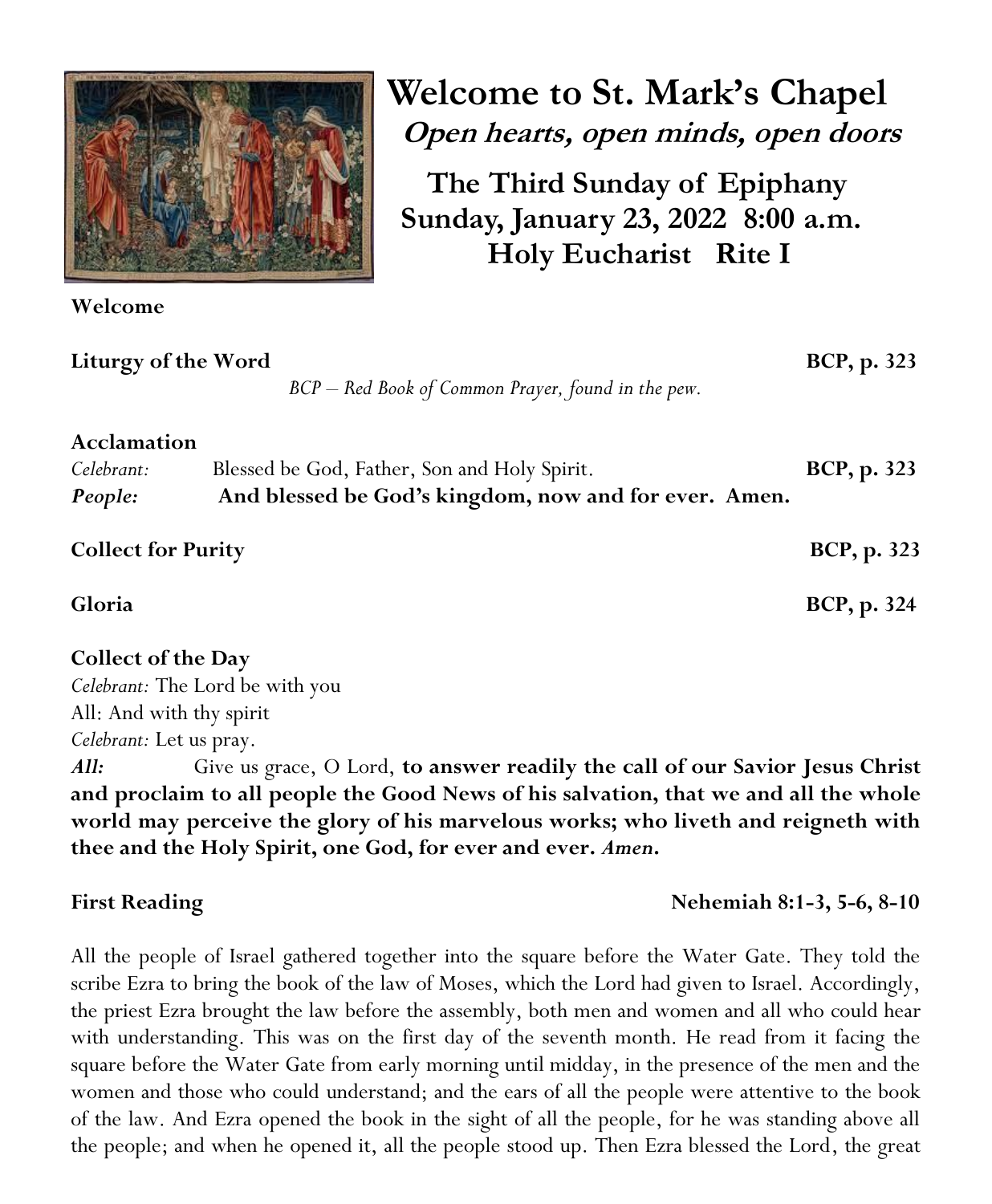God, and all the people answered, "Amen, Amen," lifting up their hands. Then they bowed their heads and worshiped the Lord with their faces to the ground. So they read from the book, from the law of God, with interpretation. They gave the sense, so that the people understood the reading. And Nehemiah, who was the governor, and Ezra the priest and scribe, and the Levites who taught the people said to all the people, "This day is holy to the Lord your God; do not mourn or weep." For all the people wept when they heard the words of the law. Then he said to them, "Go your way, eat the fat and drink sweet wine and send portions of them to those for whom nothing is prepared, for this day is holy to our Lord; and do not be grieved, for the joy of the Lord is your strength."

Reader: The Word of the Lord. **People: Thanks be to God.**

### **Psalm 19 Caeli enarrant BCP pg. 606**

1 The heavens declare the glory of God, \* and the firmament shows his handiwork. 2 One day tells its tale to another, \* and one night imparts knowledge to another. 3 Although they have no words or language, \* and their voices are not heard, 4 Their sound has gone out into all lands, \* and their message to the ends of the world. 5 In the deep has he set a pavilion for the sun; \* it comes forth like a bridegroom out of his chamber; it rejoices like a champion to run its course. 6 It goes forth from the uttermost edge of the heavens and runs about to the end of it again; \* nothing is hidden from its burning heat. 7 The law of the Lord is perfect and revives the soul; \* the testimony of the Lord is sure and gives wisdom to the innocent. 8 The statutes of the Lord are just and rejoice the heart; \* the commandment of the Lord is clear and gives light to the eyes. 9 The fear of the Lord is clean and endures for ever; \* the judgments of the Lord are true and righteous altogether. 10 More to be desired are they than gold, more than much fine gold, \* sweeter far than honey, than honey in the comb. 11 By them also is your servant enlightened, \* and in keeping them there is great reward.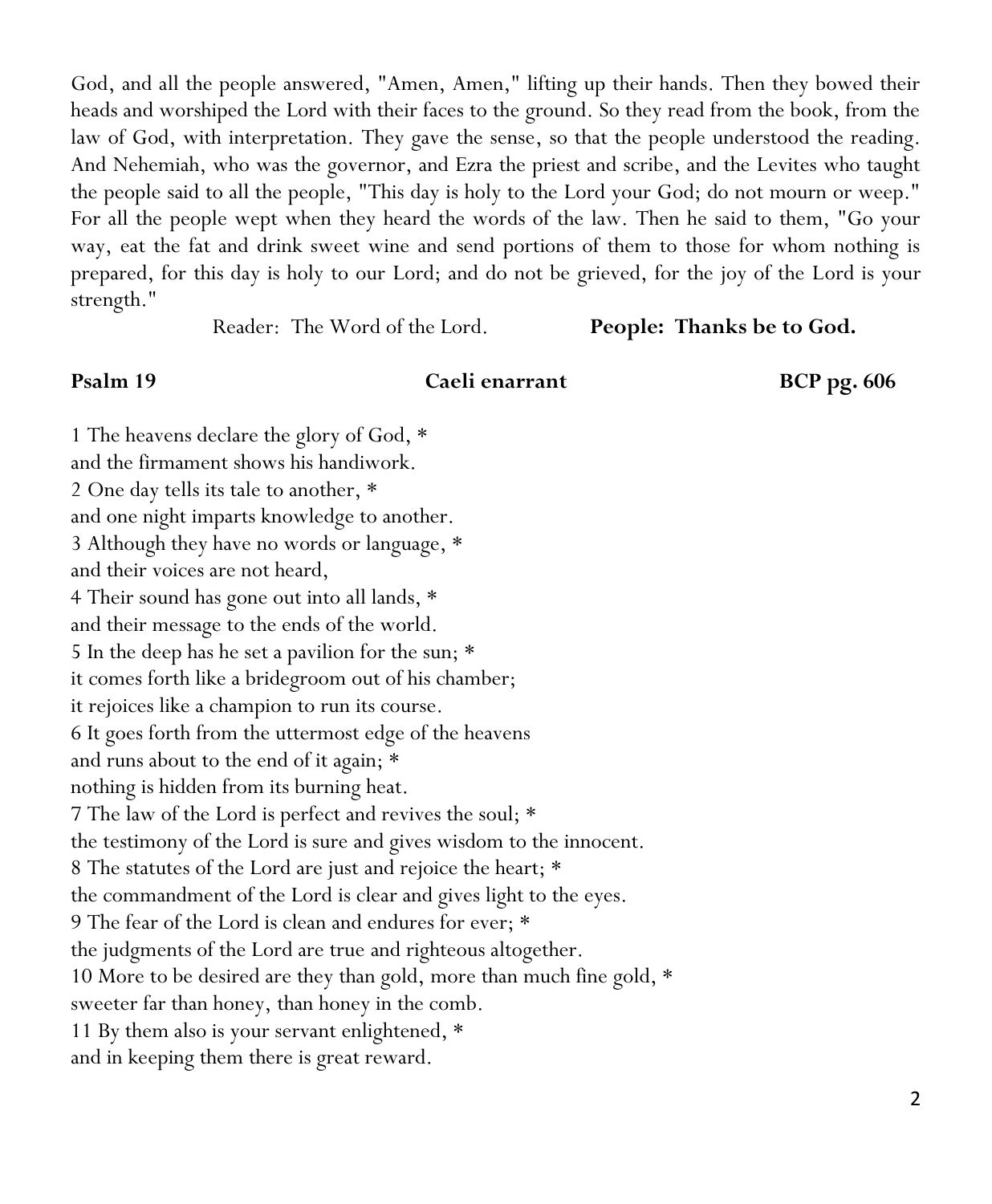12 Who can tell how often he offends? \* cleanse me from my secret faults. 13 Above all, keep your servant from presumptuous sins; let them not get dominion over me; \* then shall I be whole and sound, and innocent of a great offense. 14 Let the words of my mouth and the meditation of my heart be acceptable in your sight, \* O Lord, my strength and my redeemer.

### **Second Reading 1 Corinthians 12:12-31a**

Just as the body is one and has many members, and all the members of the body, though many, are one body, so it is with Christ. For in the one Spirit we were all baptized into one body--Jews or Greeks, slaves or free--and we were all made to drink of one Spirit. Indeed, the body does not consist of one member but of many. If the foot would say, "Because I am not a hand, I do not belong to the body," that would not make it any less a part of the body. And if the ear would say, "Because I am not an eye, I do not belong to the body," that would not make it any less a part of the body. If the whole body were an eye, where would the hearing be? If the whole body were hearing, where would the sense of smell be? But as it is, God arranged the members in the body, each one of them, as he chose. If all were a single member, where would the body be? As it is, there are many members, yet one body. The eye cannot say to the hand, "I have no need of you," nor again the head to the feet, "I have no need of you." On the contrary, the members of the body that seem to be weaker are indispensable, and those members of the body that we think less honorable we clothe with greater honor, and our less respectable members are treated with greater respect; whereas our more respectable members do not need this. But God has so arranged the body, giving the greater honor to the inferior member, that there may be no dissension within the body, but the members may have the same care for one another. If one member suffers, all suffer together with it; if one member is honored, all rejoice together with it. Now you are the body of Christ and individually members of it. And God has appointed in the church first apostles, second prophets, third teachers; then deeds of power, then gifts of healing, forms of assistance, forms of leadership, various kinds of tongues. Are all apostles? Are all prophets? Are all teachers? Do all work miracles? Do all possess gifts of healing? Do all speak in tongues? Do all interpret? But strive for the greater gifts.

Reader: The Word of the Lord. **People: Thanks be to God.**

**Holy Gospel Luke 4:14-21** *Priest:* **The Holy Gospel of our Lord Jesus Christ according to Luke.**